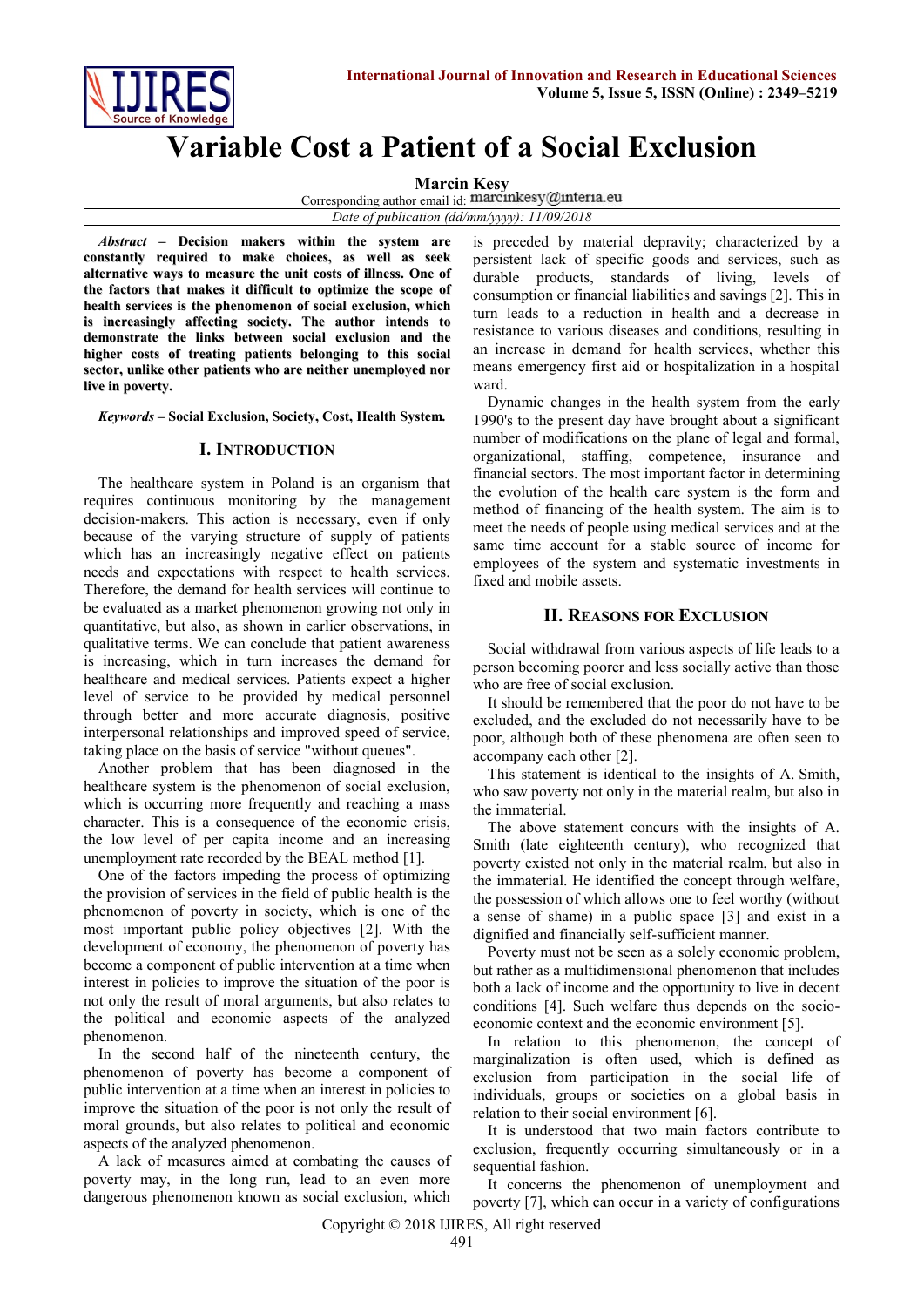

and relationships. Different situations may occur in which a person who is employed and receiving a salary sufficient for at least a decent life will be released, and will fall into the group of unemployed persons as a consequence of the use of savings, resulting in a need to lower the standard of living which may degenerate into a state of poverty.

In another case, a person employed as a low-paid worker and supporting several children may be known to be poor or living in poverty. According to legal and formal regulations, Polish law distinguishes different definitions of the concept of poverty; the so-called subsistence level (defined in 2011 in the amount of 26.85 zloty per person per day) as opposed to the so-called subsistence minimum (this is the amount of PLN 14,19 per person per day. As at October 1, 2012, the social group classifying for the minimum subsistence level represented a volume of 11.8% of society, proving that one in every nine Polish citizens lives in poverty and even misery. Such a mass phenomenon indicates the significance of the problem and points to the aspects that have to be resolved.

The category of social exclusion is broader and more complex than poverty, and at the same time vaguely covered in literature. This term is derived from the definition of relative deprivation formulated by J. Townsend, and refers to a standard of living below which one is not guaranteed to play social roles and participate in social relations and customary behaviour characteristics and find value in membership in the society [8].

### **III. A RETROSPECTIVE ANALYSIS OF SOCIAL EXCLUSION IN POLAND**

On the basis of secondary data derived from research conducted by the Public Opinion Research Centre (abbreviation: CBOS) in September of 2013, it can be seen that the factors which most affect the growth of the risks of exclusion in society are:

- Material situation
- Health [9].

In the case of social groups affected by exclusion, at greatest risk are those in which deteriorating financial situation and health status are experienced. Consequently, this has an impact on the growth of the total cost of treatment. In Poland, studies have been conducted that indicate a link between social exclusion and an increase in the unit cost of treatment of persons classified in this group.

By following a query in the area of scientific publications and research reports conducted at the level of a country or region, it can be said that in recent years studies were carried out whose interest were the following phenomenon: poverty, unemployment, the level of society and social exclusion. However, the impact of these phenomena in the context of the rising unit cost of treating patients in the healthcare system has not been generally analyzed.

The analyzed data shows that social problems associated with poverty and social exclusion are present in Poland.

According to those surveyed, groups at risk of marginalization (an intermediate state of social exclusion)

include the unemployed, the sick, the disabled and the poor. As many as 43 percent of respondents believe that the unemployed have least chance of achieving their needs; 20 percent of respondents indicated that the sick and the disabled are persons who are at risk of marginalization. However, according to 18 percent of respondents, this phenomenon may also apply to the poor and impoverished.

These results indicate that the phenomenon of marginalization in social perception is related to the state of unemployment, poverty and poor health.

There are also other important results, which show that every eleventh respondent stated that they felt excluded. In this group, the majority pointed to economic factors and their health situation. A total of 46 percent of respondents said that they were excluded because of their financial situation, and 31 percent pointed to health reasons.

This indicates that a large group of people who are ill, often with low-income and requiring additional care, are already excluded.

In summary, it can be stated emphatically that in Poland, research has been conducted on the measurement of the number of excluded people, the causes of marginalization, unemployment, and methods for their limitation, but an in-depth analyzes of the social impact of these negative socio-economic phenomena that involves the greater element of Polish society has not yet been carried out.

Research on the impact of the excluded on increased social and public costs in Poland has not taken place.

## **IV. INTRODUCTION TO THE STUDY OF THE FRENCH EXPERIENCE IN THE RELATIONSHIP BETWEEN THE COSTS OF TREATING PATIENTS AND SOCIAL EXCLUSION**

In France, an interesting study was conducted, the results of which were published by the author for the purposes of this study, in order to indicate the relevance of the problem and the costs that are generated due to low social and economic status within society.

In brief, the study was intended to assess the level of cost absorbency in health care services provided to typical patients showing no impairment and those with so-called social exclusion.

In the study group, indicators of uncertainty were collected, which formed the basis for substantive studies. The analysis benefited from the classification of monetary indicators, which focused on the financial resources held by representatives of French society. It was assumed that a person was excluded economically when they achieved income less than or equal to 560 euros per month for a single person in a French household. Secondly, the poverty rate is identified based on the number of recipients of social assistance. It is also an indicator that identifies the "conditions of life", which are defined by the National Institute of Statistics and Economic Studies (INSEE, 1991.), based on a ratio measured at the level of 28 dimensions of everyday life.

Copyright © 2018 IJIRES, All right reserved The analysis plane of aspects of inequality had a three-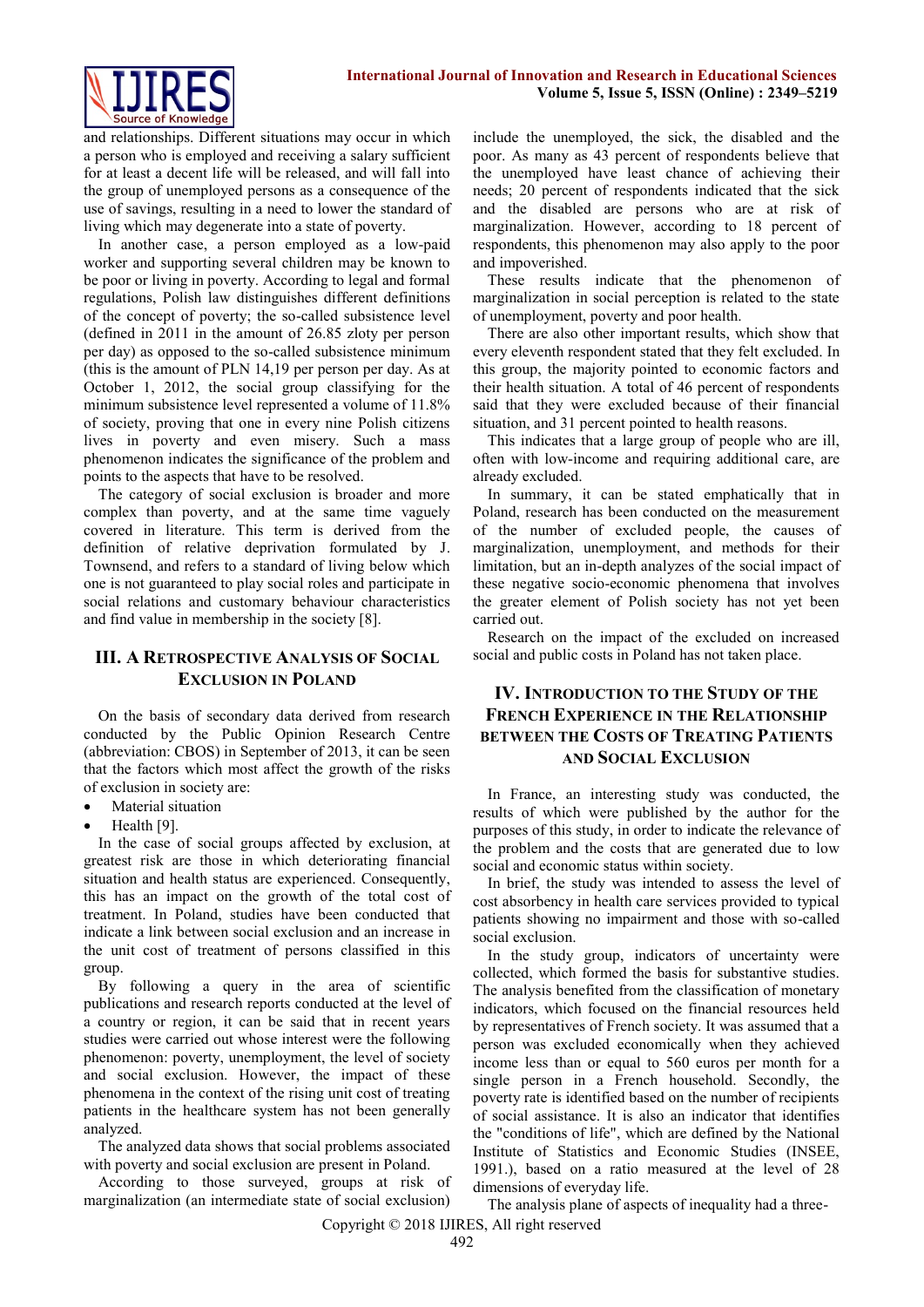

dimensional character, comprising of:

- 1. Economic and social status of the person (the following indicators were calculated: how many cars were owned, continuous or periodic employment, income level, the classification of the social group) [10],
- 2. Socio-demographic indicators (separated by age, place of residence, gender and ethnicity) [11],
- 3. Environmental indicators, which included living conditions, working conditions and social support [12]. In addition to the formulation of analysis planes, the researchers built the goals they wanted to achieve into both stages of the research.

In the first stage, the focus was on the identification of the existence of a relationship between exclusion and the cost of treating the patient. This was quantitative in nature and the objectives were as follows:

- 1. To identify of patients with disabilities socially "disadvantaged" - and measure the incidence of socially excluded patients;
- 2. To assess the impact of social disadvantage on the cost of treatment in hospital;
- 3. To assess the personal needs and the need for health care in the impaired group of patients., measuring the level of costs according to groups: typical patients and patients from socially disadvantaged groups;
- 4. To determine the level of the additional amount necessary to treat people requiring this special help;
- 5. To propose solutions to the problem of socially disabled patients for the management of hospitals.

In turn, in the second stage of the research, more attention was focused on determining the specifics of this phenomenon in hospital patients. The objectives of this study were as follows:

- 1. Improve the tools developed in the first study to improve the disadvantage identified in the selected measuring tools;
- 2. Review the possibility of replacing the quantitative questionnaire evaluating the quality of life;
- 3. Check the sensitivity of the measuring device.

#### **V. RESEARCH RESULTS**

In this publication the author cites borrowed research data, which is used to demonstrate the links between social exclusion and the costs of treating patients. The results were based on a survey questionnaire method performed on a composite sample of about 2,500 people, which were tested in two stages of research. The considerations took into account in several areas:

- Health
- Financial situation,
- Cultural integration,
- Relations with other people,
- Resources,
- Property
- And inheritance.

Characteristics of the groups of respondents are presented in Table 1 and include a structure of people who, for a variety of reasons, were not taken into account in the analysis of research data.

Persons included in the study were divided according to the criterion of social disadvantage. The entire sample was divided into three groups. The first group comprised of patients without compromise, those not showing any problems associated with exclusion. The second group of patients consists of people having a moderate disability. Patients qualifying for the third group are those with a high degree of social impairment, showing a significant or serious disability.

The data presented in Table 2 shows the structure of respondent situation, in which the dominant group of respondents were derived from two groups belonging to the wider labour market; people with jobs, that is, economically active and those made redundant, i.e. inactive.

Together, these two groups represented 78.7% of patients in the first stage and 69.8% in the second stage. This information shows that a pool of 90% of respondents are persons of working age, and only a fraction - less than 10% - of those work in pre or post-production.

|                              | Survey 1 |         | Survey 2 |                  |
|------------------------------|----------|---------|----------|------------------|
|                              | Number   | Percent | Number   | Percent          |
| Professionally active        | 284      | 56,3    | 305      | 43,8             |
| Registered<br>unemployed     | 27       | 5.4     | 59       | 8,5              |
| Unemployed not<br>registered | 16       | 3,2     | 24       | 3,2              |
| <b>Students</b>              | 16       | 3,2     | 19       | 2,7              |
| Dismissed                    | 113      | 22,4    | 181      | 26,0             |
| Housewives                   | 25       | 5,0     | 40       | $\overline{5,7}$ |
| Other inactive               | 23       | 4,5     | 59       | 8,5              |
| Unknown                      | $\Omega$ | 0.0     | 9        | 1,3              |
| Total                        | 504      | 100,0   | 696      | 100,0            |

TABLE 2. The structure of respondent.

*Source: Compiled on the basis of studies in the "Avicenna" group of hospitals in Paris* 

TABLE 1. Structure of the research sample.

| Types of groups                                | Survey 1 | Survey 2 |
|------------------------------------------------|----------|----------|
| Participants                                   | 1094     | 1475     |
| Deceased                                       | 7        |          |
| Health deteriorated                            | 80       |          |
| No change, staying on the ward                 | 36       | 483      |
| Questionnaires not completed                   | 320      |          |
| Questionnaires completed, but<br>poorly filled | 13       |          |
| Language                                       | 49       | 75       |
| Refusals                                       | 85       | 93       |
| Persons included in the study                  | 504      | 696      |

*Source: Compiled on the basis of studies in the "Avicenna" group of hospitals in Paris*

Within the area of health, three indicators were taken into account: mortality rate (*Morbi*), risk index (*RISIKI*) [13], including the terms of indication, e.g. concerning working conditions (*Risk*) (*IDEM*) and, in the second stage, the rate of disability (*INCAP*).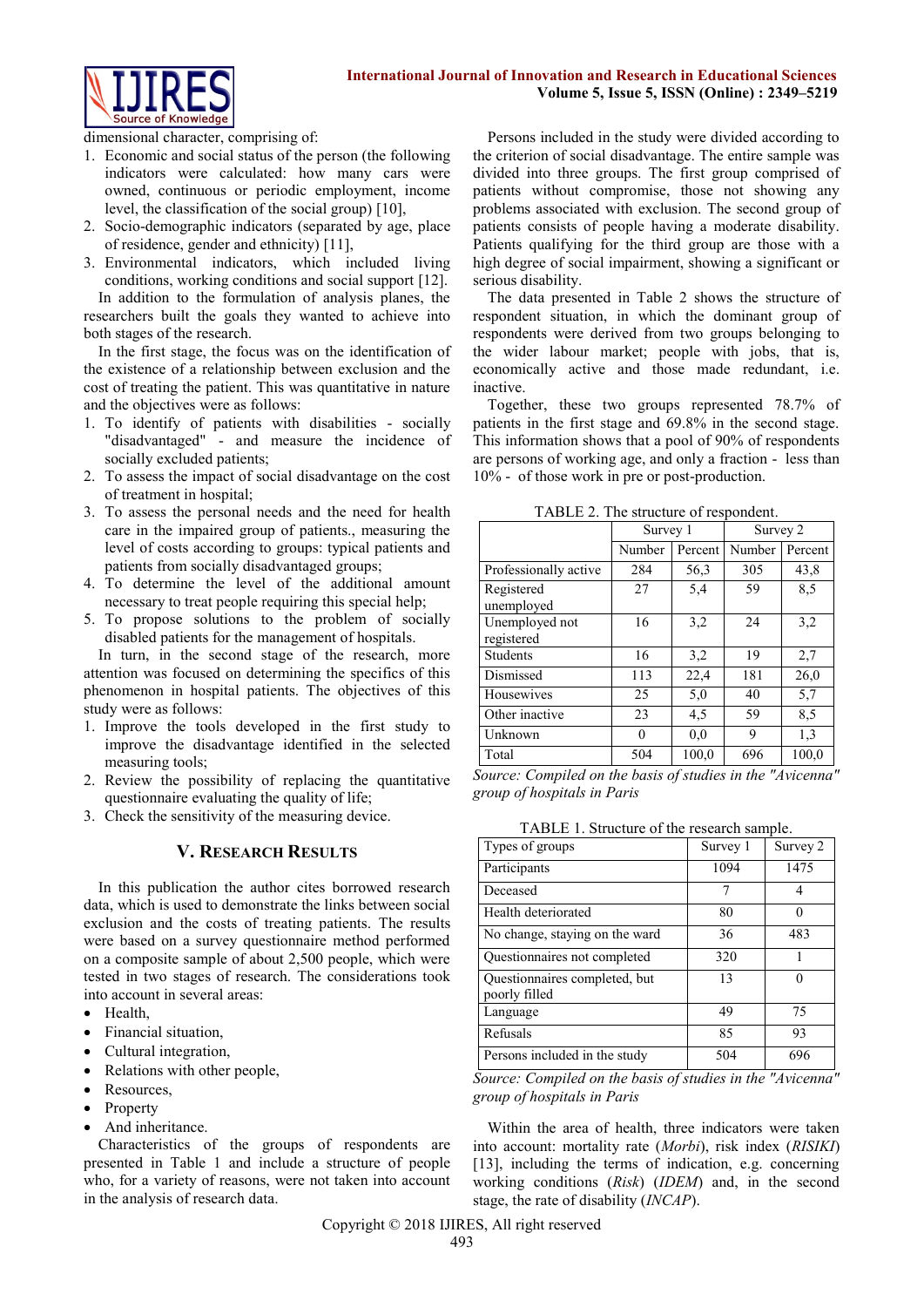

In terms of health, the individual subjects reported a greater handicap status in the first study than in the second. As many as 58.2% of respondents were affected by impairment to at least a moderate degree in the first study, whereas in the second study this was a smaller group of subjects and represented 14.5% of the surveyed patients. This factor has a significant impact on the phenomenon of exclusion only among respondents from the first stage of research. In the second stage, the relationship between social exclusion and quality of health was not established.

TABLE 3. The situation of the respondents in the area of health.

| Exclusion level             | Survey 1 |         | Survey 2 |         |
|-----------------------------|----------|---------|----------|---------|
|                             | Number   | Percent | Number   | Percent |
| No impairment               | 144      | 28,6    | 595      | 85.5    |
| Moderate impairment         | 274      | 54,4    | 90       | 12.9    |
| Hgh degree of<br>impairment | 19       | 3,8     | 11       | 1.6     |
| Unidentified class          | 67       | 13,2    | 0        | 0.0     |
| Total                       | 504      | 100,0   | 696      | 100,0   |

*Source: Compiled on the basis of studies in the "Avicenna" group of hospitals in Paris* 

Table 4 presents data showing the state of impaired respondents in terms of the so-called resources with the following indicators: quality of life based on the amount of income (revenue) and uncertainty, which is the so-called poverty rate (PRECAT).

In this area of research, most subjects demonstrated a moderate or high degree of deprivation. This indicates that income is an important factor that affects the degree of social exclusion.

TABLE 4. The situation of the respondents in terms of resources.

| <b>Exclusion</b> level       | Survey 1 |         | Survey 2 |         |
|------------------------------|----------|---------|----------|---------|
|                              | Number   | Percent | Number   | Percent |
| No impairment                | 97       | 19,2    | 185      | 26,6    |
| Moderate<br>impairment       | 147      | 29,2    | 345      | 49,6    |
| High degree of<br>impairment | 140      | 27,8    | 166      | 23,8    |
| Unidentified class           | 120      | 23,8    | 0        | 0.0     |
| Total                        | 504      | 100,0   | 696      | 100,0   |

*Source: Compiled on the basis of studies in the "Avicenna" group of hospitals in Paris* 

Another area of research involves the so-called cultural integration, which consists of two indicators, i.e. enrolment ratio (*SCOL*) and the index of cultural activity (*CULTI*). They show the level of education and cultural activity of respondents, and are indicators of the average degree of influence on the creation of impairment due to cultural integration.

TABLE 5. The situation of the respondents in the area of cultural integration

| <b>Exclusion</b> level | Survey 1 |         | Survey 2 |         |
|------------------------|----------|---------|----------|---------|
|                        | Number   | Percent | Number   | Percent |
| No impairment          | 166      | 33,0    | 264      | 37,8    |
| Moderate impairment    | 176      | 34,9    | 287      | 41,1    |
| High degree of         | 129      | 25,6    | 130      | 18,6    |
| impairment             |          |         |          |         |
| Unidentified class     | 33       | 6.5     | 15       | 2.5     |
| Total                  | 504      | 100,0   | 696      | 100,0   |

*Source: Compiled on the basis of studies in the "Avicenna" group of hospitals in Paris* 

In another area, the author analyzed relationships with other people, based on two indicators: the index of family relationships and relationships with related indicators, in particular contact with neighbours. Just as in the case of cultural integration, the area of analysis also can be defined as an average range of topics related to social exclusion.

TABLE 6. The situation of the respondents in the area of relationships with other people.

| <b>Exclusion</b> level | Survey 1 |         | Survey 2 |         |  |  |
|------------------------|----------|---------|----------|---------|--|--|
|                        | Number   | Percent | Number   | Percent |  |  |
| No impairment          | 217      | 43,0    | 308      | 44,2    |  |  |
| Moderate               | 183      | 36,3    | 176      | 25,3    |  |  |
| impairment             |          |         |          |         |  |  |
| High degree of         | 55       | 11,0    | 212      | 30,4    |  |  |
| impairment             |          |         |          |         |  |  |
| Unidentified class     | 49       | 9.7     |          | 0.0     |  |  |
| Total                  | 504      | 100,0   | 696      | 100,0   |  |  |

*Source: Compiled on the basis of studies in the "Avicenna" group of hospitals in Paris* 

We spend our lives surrounded by family, friends, acquaintances and people we meet or pass on the street. Public, professional and personal life largely depends on the impact of the behaviour of other individuals, groups and communities [14].

Effective communication allows the existence of the due process of interaction between people, which is not only advisable but even necessary for the proper functioning of an organization. Of particular significance is the communication process in organizations becoming "open" to the environment in which employees maintain permanent relationships with their customers. It should be noted that due to the stability of the composition of personnel (small changes in employment) it is easier to manage internal contact, a situation that is different in the case of relations with the public.

Table 7 presents data showing the level of residential involvement in the area of disability relating to social exclusion, taking into account the interior comfort index (CI), relating to the quality of domestic appliances and the housing location indicator (LOCA), which is a measure of location relative to places of cultural, labour and other significance.

In analyzing the two indicators identified for use in this area, it was noted that in the first stage test there was a large correlation between exclusion and the housing. In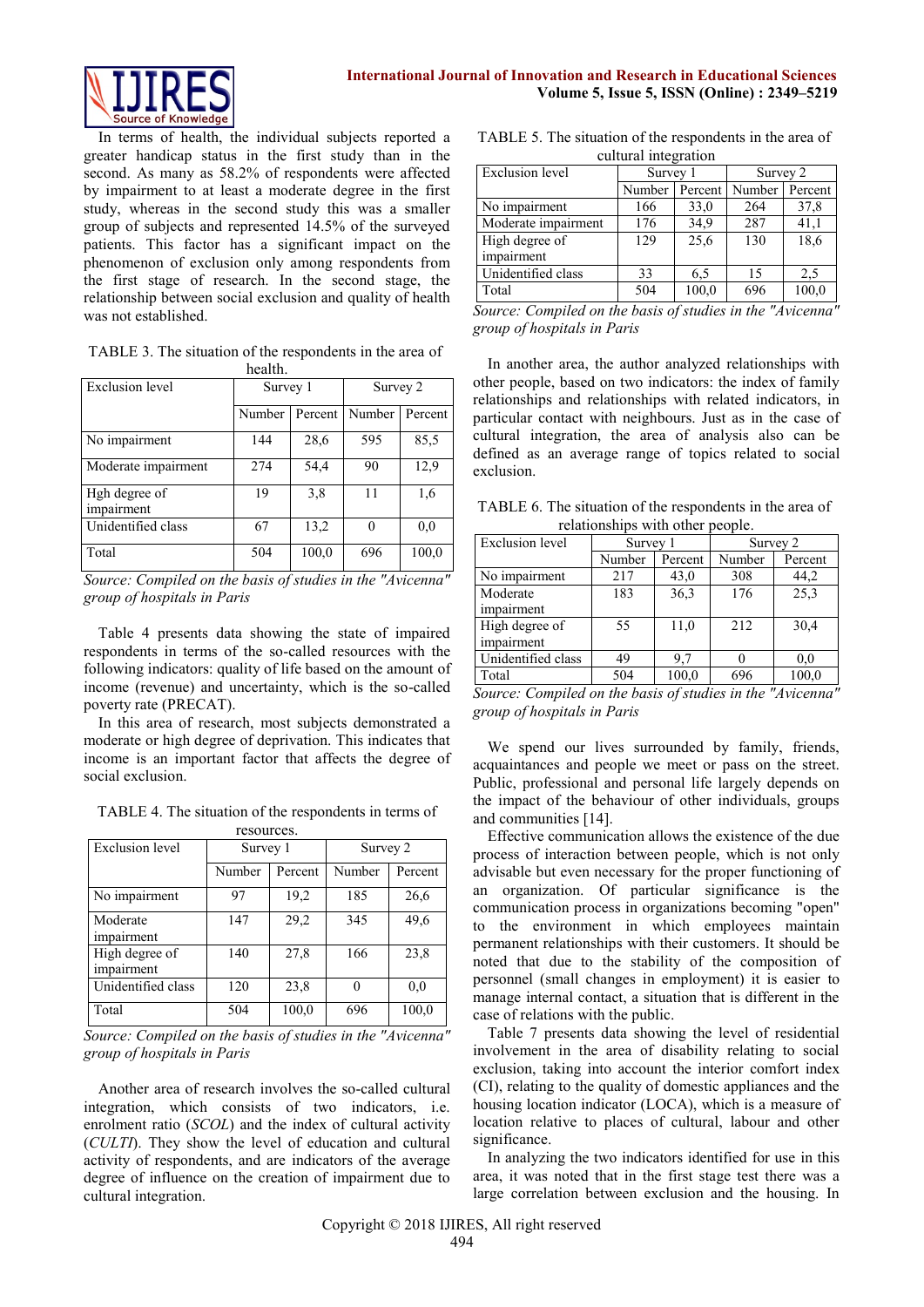



contrast, in the second stage, an average degree of relationship was demonstrated.

TABLE 7. The situation of the respondents in the area of housing.

| <b>Exclusion</b> level | Survey 1 |         | Survey 2 |         |
|------------------------|----------|---------|----------|---------|
|                        | Number   | Percent | Number   | Percent |
| No impairment          | 62       | 12,3    | 321      | 46,1    |
| Moderate               | 252      | 50,0    | 297      | 42,7    |
| impairment             |          |         |          |         |
| High degree of         | 127      | 25,2    | 78       | 11,2    |
| impairment             |          |         |          |         |
| Unidentified class     | 63       | 12,5    |          | 0.0     |
| Total                  | 504      | 100,0   | 696      | 100,0   |

*Source: Compiled on the basis of studies in the "Avicenna" group of hospitals in Paris* 

The results of research in the field of inheritance are presented in Table 8. The analysis included two evaluation criteria: tangible assets (IMMO ratio) and movable assets (ratio MOBI).

Analysis of the resulting findings indicates that in the area of inheritance, there are important links between the indicators and the phenomenon of social exclusion. In the studies, the total impairment was 82.2% in the first study and 79.7% in the second. This was a high rate, confirming the impact of this area on the appearance of marginalization in society, which in turn leads to social exclusion.

TABLE 8. The situation of the respondents in the area of inheritance.

| <b>Exclusion</b> level       | Survey 1 |         | Survey 2 |         |  |
|------------------------------|----------|---------|----------|---------|--|
|                              | Number   | Percent | Number   | Percent |  |
| No impairment                | 52       | 10,3    | 133      | 19,1    |  |
| Moderate<br>impairment       | 161      | 32,0    | 298      | 42,8    |  |
| High degree of<br>impairment | 253      | 50,2    | 257      | 36.9    |  |
| Unidentified class           | 38       | 7.5     |          | 1,2     |  |
| Total                        | 504      | 100,0   | 696      | 100,0   |  |

*Source: Compiled on the basis of studies in the "Avicenna" group of hospitals in Paris* 

A summary of the research is included in Table 9, which shows the people according to the degree of disability. It illustrates that 67% of respondents in the first stage and 74% in the second stage have a moderate or high degree of disability.

TABLE 9. Distribution of respondents according to the criterion of belonging to a disability group.

|                           | Survey | Survey 2 |
|---------------------------|--------|----------|
| No impairment             |        |          |
| Moderate impairment       |        |          |
| High degree of impairment |        |          |

*Source: Compiled on the basis of studies in the "Avicenna" group of hospitals in Paris* 

Of the six thematic areas analyzed, three of them (resources, housing and inheritance) demonstrated a significant impact on social exclusion.

Health and cultural integration are planes whose relationship to social exclusion are above average but cannot be classified as factors showing significant interaction with the relationship analyzed.

The weakest link was shown to be the area of relationships with other people, which should be treated as a result of the phenomenon of social exclusion, rather than the cause of its occurrence.

#### **VI. CONCLUSIONS OF RESEARCH**

The author, based on a literature query along with secondary data presented based on analysis by a team led by professor Camal Gallouj, presented the conclusions in terms of ex-post and ex-ante evaluation.

Ex-post conclusions refer to a past situation, to the historical background; the situation as it was before, and on this basis it is possible to diagnose the impact of that situation on the current state, which is based on the data collected. Conclusions of the second analysis include interpretations of the status quo and form the starting point to predict the situation in the health system in the absence of any interventions in patients with those characteristics assigned to the socially excluded. The conclusions of the ex-post analysis show that relationships between the analyzed areas and the phenomenon of social exclusion have a medium and even large dependency and demonstrate cause-effect relationships.

Diagnosing a patient with one of the factors in the area of resources, housing and inheritance can lead to him qualifying for a group of people with deprivation in the field of social exclusion. Those who qualify for this group have the following properties, based on a qualitative analysis carried out in the second stage of the research. *Such Characteristics Include:*

- 1. Patients with social disabilities remain in hospital longer, increasing the patient's per unit cost to the healthcare system compared to patients without such dysfunction.
- 2. The study showed a typical need to extend the stay by 1 to 2 days, In terms of the number of Poles belonging to socially excluded groups, assuming that 1 in every 100 Poles will be hospitalized once a year, the annual effect on hospitals will be in the region of 43.000 people hospitalized with this dysfunction, which amounts to between 43.000 to 86.000 man-days. This is a significant amount of extra working time and consequently spent funds.
- 3. In terms of the total for the entire study sample, this represents a total of 21.345 more days in hospital per annum days than for patients not affected by impairments in the area of social exclusion.
- 4. This value translates into additional costs, or the equivalent of approximately 3.300 additional hospital admissions, which is already a considerable expense. The cost, estimated on the basis of this data, totals an average of 11.000.000.000 Euros annually across the whole of the French health system. In Poland, this cost will be lower in financial terms, however, in relation to per capita expenditure it is certainly higher, and thus